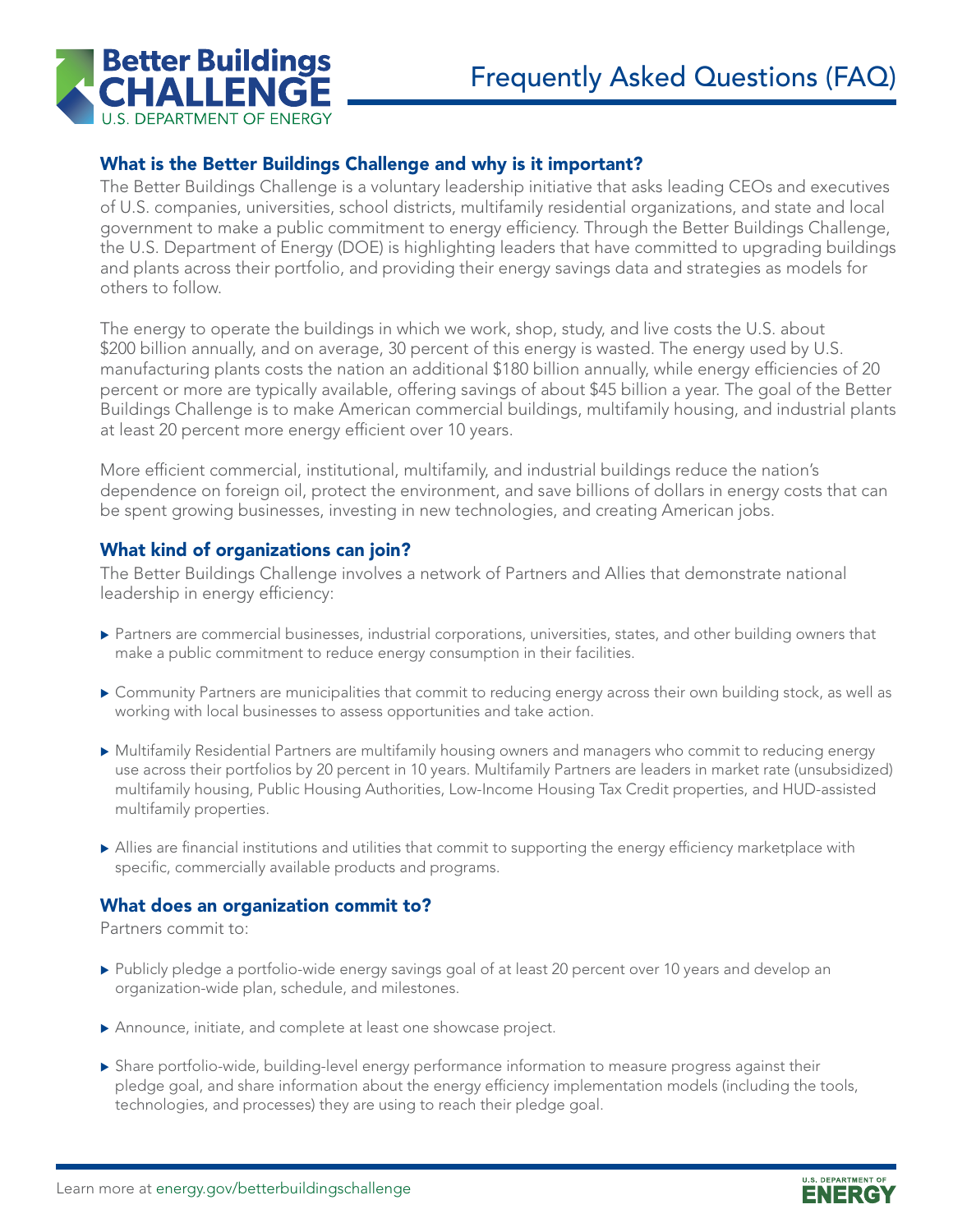### How does an organization become a Partner in the Challenge?

Commercial and industrial organizations sign a Partnership Agreement with DOE. Multifamily residential organizations sign an Agreement with both DOE and the U.S. Department of Housing and Urban Development (HUD). If your organization is interested in joining, please send an email to [betterbuildingschallenge@ee.doe.](mailto:www.betterbuildingschallenge%40ee.doe.gov.%20?subject=Better%20Buildings%20Challenge)  [gov.](mailto:www.betterbuildingschallenge%40ee.doe.gov.%20?subject=Better%20Buildings%20Challenge)

#### What does the government offer Better Buildings Challenge Partners?

DOE offers technical assistance and assistance in the creation of energy efficiency implementation models to the Challenge Partners to support their commitment to measure, track, and improve portfolio-wide energy performance. In addition, DOE and HUD will provide national recognition to Partners for achieving program milestones and energy efficiency results, and will also recognize Partners who leverage, develop, and share innovative energy efficiency implementation models and showcase projects.

## How does the Better Buildings Challenge fit into the larger Better Buildings Initiative?

The Better Buildings Challenge is part of a larger Better Buildings Initiative, an effort to make American commercial, residential, and industrial buildings more energy efficient through innovative action and real world solutions.

For example, the Better Buildings Challenge complements the efforts of the Better Buildings Neighborhood program—a three-year grant program managed by DOE that is primarily focused on residential buildings at the state and local level.

Through Better Buildings, DOE is also working to increase and accelerate financing opportunities for building upgrades, workforce training in energy audits and building operation, and tax incentives to encourage more energy efficiency upgrades.

## How is the Better Buildings Challenge working with multifamily organizations?

In 2013, HUD and DOE have partnered to expand the Better Buildings Challenge to the multifamily residential sector. These buildings and operations can be made much more efficient using a variety of cost-effective energy improvements, while simultaneously creating jobs and building a stronger economy. Participating residential building owners and managers will commit to reducing energy consumption by at least 20 percent over 10 years.

### What is the Better Buildings, Better Plants Program and how does it fit with the Better Buildings Challenge?

The Better Buildings, Better Plants Challenge is the industrial component of the Better Buildings Challenge. Participating Manufacturing Partners make largely the same set of commitments as the commercial building, education, and community organizations participating in the Better Buildings Challenge. These manufacturing firms are recognized by DOE at the highest level for their willingness to provide solutions to the marketplace and help other industrial organizations benefit from their efforts.

DOE also provides recognition to manufacturers through the Better Buildings, Better Plants Program. Through this broader-based program, manufacturers pledge a 10-year, 25 percent energy intensity improvement target, and agree to report their progress annually to DOE. Manufacturers participating in the Program tier do not face the same requirements regarding showcase projects, energy efficiency implementation models, and public disclosure as the companies in the Challenge tier. As a result, Challenge tier companies receive higherlevel recognition for their efforts.

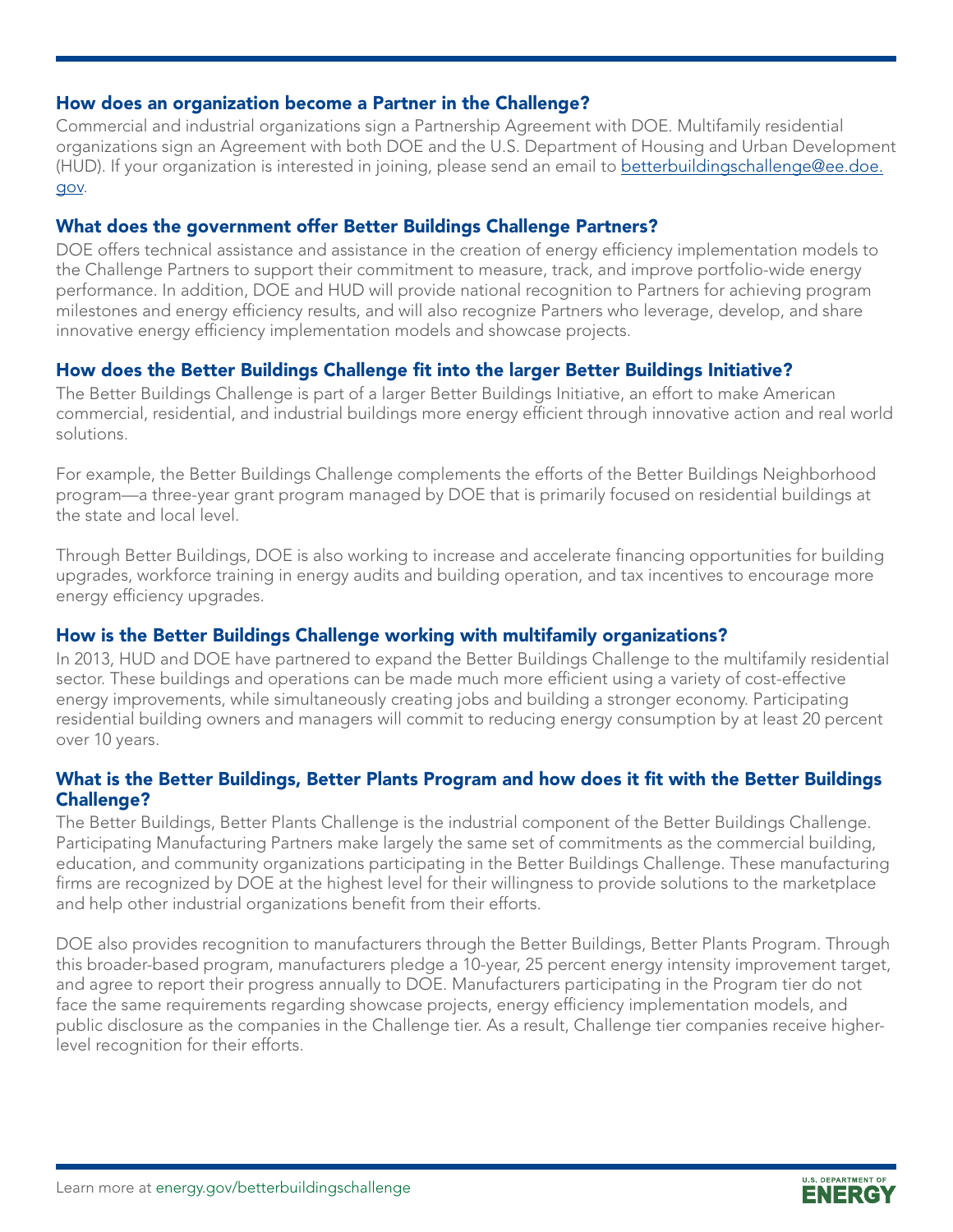### What are energy efficiency implementation models?

Energy efficiency implementation models are real-world, successful approaches to overcome barriers to achieve portfolio-wide energy efficiency improvement. These models might be business processes, implementation or financing strategies, and include specific information on the technologies, strategies, processes, and/or services that Partners utilized to achieve their energy savings target.

Implementation models are a cornerstone of participation in the Better Buildings Challenge. Partners have agreed to identify at least one implementation model that they have used or will use to address widespread barriers in the market; share the process they followed; and provide the specific tools, documents and steps they used to achieve success. Partners are encouraged to highlight more than one model to show how they achieved significant savings.

#### What are the requirements regarding data reporting and transparency?

Reporting requirements differ slightly between commercial building, multifamily residential housing, and manufacturing participants.

Commercial Partners commit to report publicly on energy consumption across their organizations and at the individual facility/building level every 6 months. Specifically, Partners in the Better Buildings Challenge will provide: square feet of floor space, site energy use, source energy use, weather-normalized energy intensity, energy intensity adjusted for space attributes/operating characteristics (where available), total energy cost, and energy cost per square foot.

For Manufacturing Partners, corporate-wide data on energy consumption, energy savings, and level of investment in energy efficiency and financial returns will be collected on an annual basis. Facility-level data will also be collected from manufacturers, but steps will be taken to mask and aggregate the data to protect confidential business information.

For Multifamily Residential Partners, DOE and HUD are currently working with market leaders to identify the specific data reporting and transparency requirements.

## What is a showcase project?

Showcase projects demonstrate that Better Buildings Challenge Partners are taking immediate, concrete actions resulting in significant and real savings. Showcases are an opportunity to highlight specific projects that are innovative, aggressive, and notable and share strategies, solutions, and results. Partners are encouraged to have multiple showcases. DOE recommends that a showcase project be expected to produce significant energy and cost savings, with a preference for 20 percent energy savings or more in line with the Better Buildings Challenge goals. Also, a showcase project is ideally replicable, demonstrates to others how to take action, and is appropriately sized to reflect the Partner's commitment to reduce energy use.

Showcase requirements differ slightly for Better Buildings, Better Plants Challenge Partners. For Industrial Partners, showcase projects should be:

- $\blacktriangleright$  A whole building retrofit,
- A project over \$1 million, or
- $\triangleright$  A project that improves energy efficiency by 10 percent or more in a single facility.

Industrial showcase projects must be completed within two years from when they are announced.